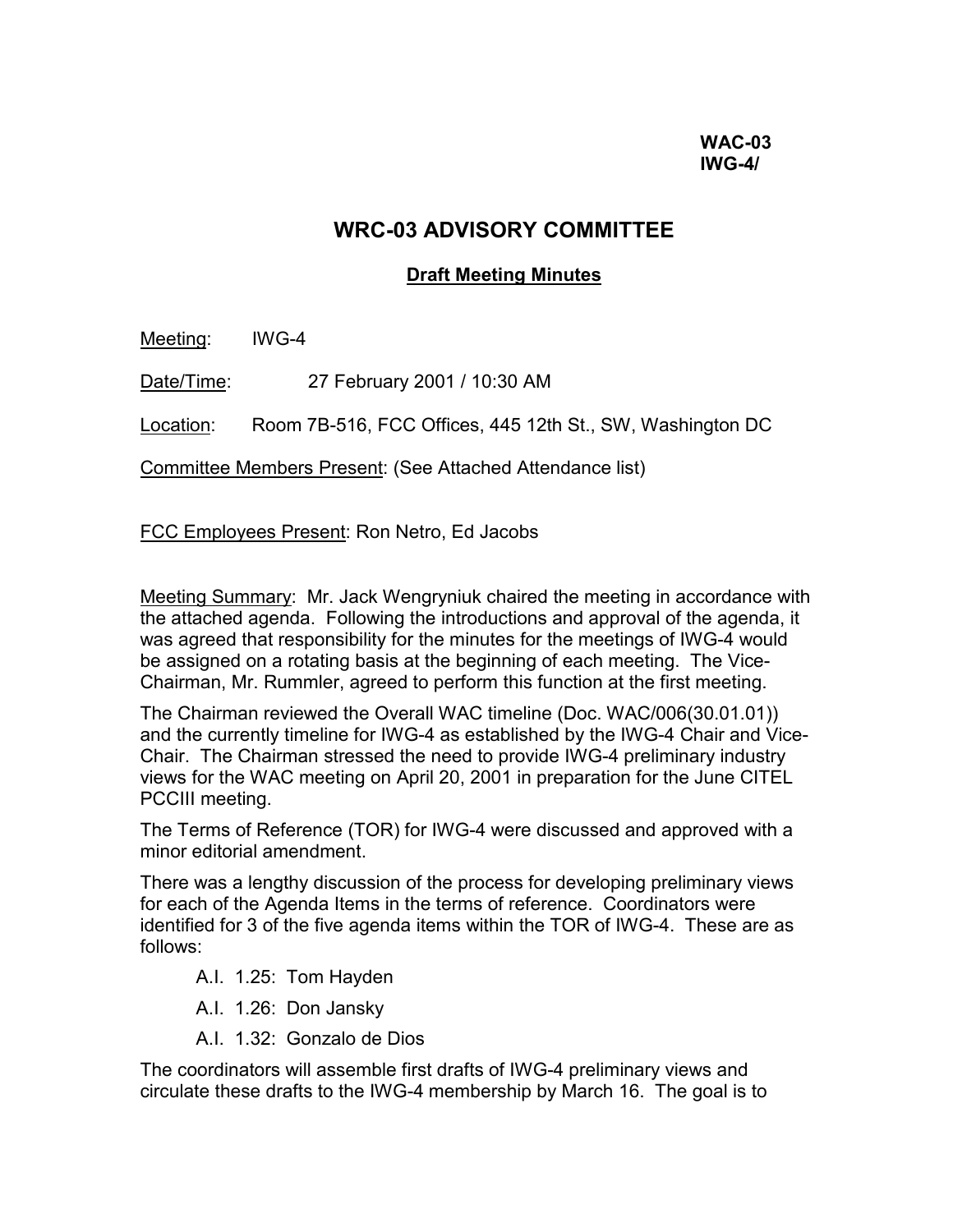further develop these draft documents by correspondence in time for the next meeting of IWG-4 on April 11.

To facilitate the work of the IWG-4, Giselle Creeser volunteered to provide the group with the text that was developed in the U.S. preparations for WRC-2000 for the 18 – 32 GHz portion of A.I. 1.13. Kathryn Medley agreed to provide the distribution list with the preliminary views of the RCS.

Before closing the meeting, the Chairman noted that the formats for IWG documents could be found on the FCC web site. He also indicated that he would provide an E-mail membership list to all members of IWG-4 by the end of the week.

Documents Distributed: Doc. IWG-4/001 (27.02.01): Terms of Reference

Public Participation Statement: This meeting of IWG-4 was posted on the FCC WAC web page and was open to the public.

Author: William D. Rummler wrummler@att.net Phone/Fax: 732-671-8883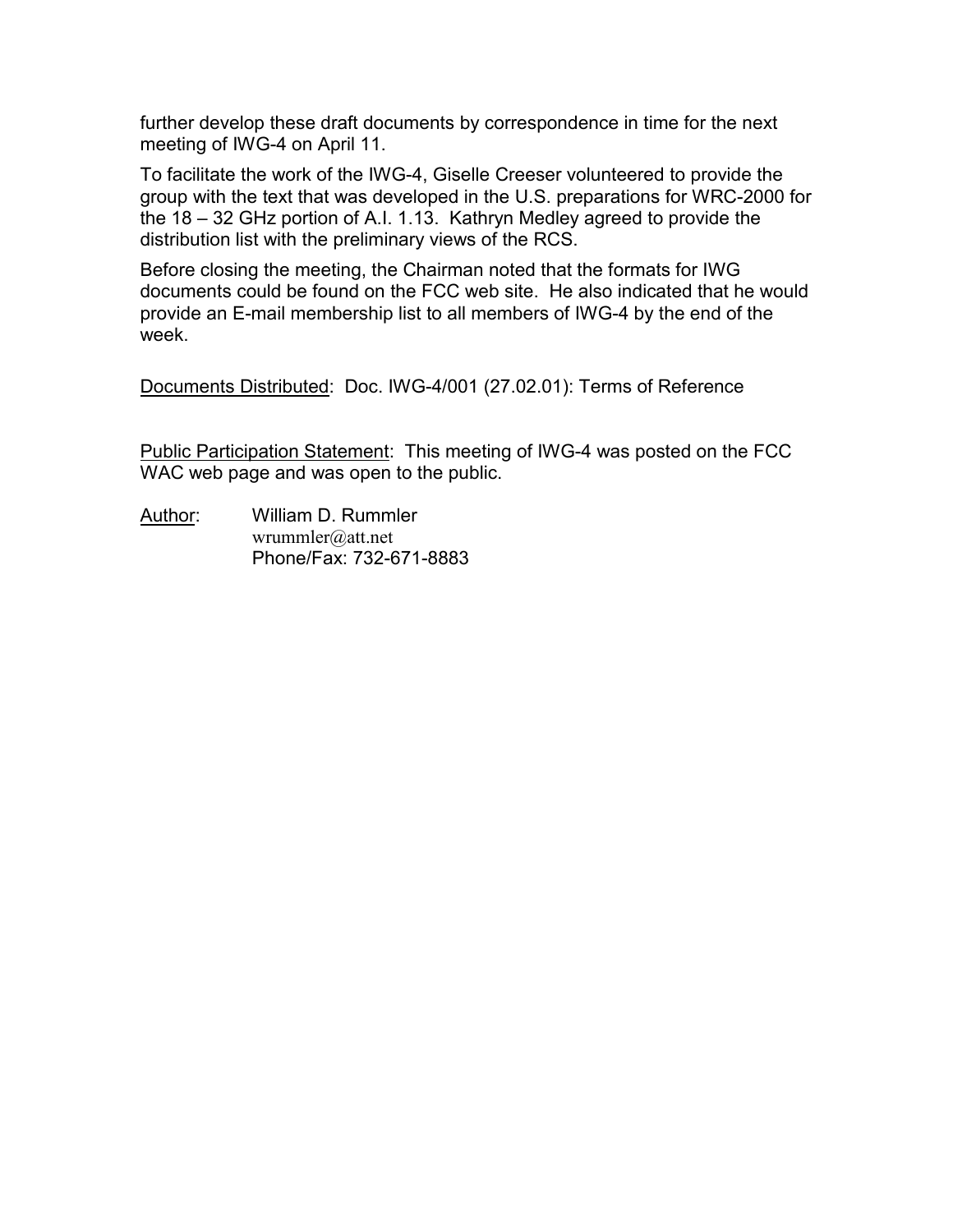#### Attachment 1 - Agenda

### **First Meeting of FCC WAC-03 IWG-4 Fixed Service/Fixed-Satellite Service Sharing (February 27, 2001)**

- 1. Introductions and initial remarks
- 2. Review of Overall WAC Timeline
- 3. Review/approval of ToR
- 4. Discussion of main topics under IWG
	- a. Identification of issue for which preliminary views can be drafted by 4/11
	- b. Identification of responsible entities under 4a
	- c. Review of standard preliminary views/proposal form
- 5. Review of timeline for IWG-4
- 6. AOB
- 7. Close